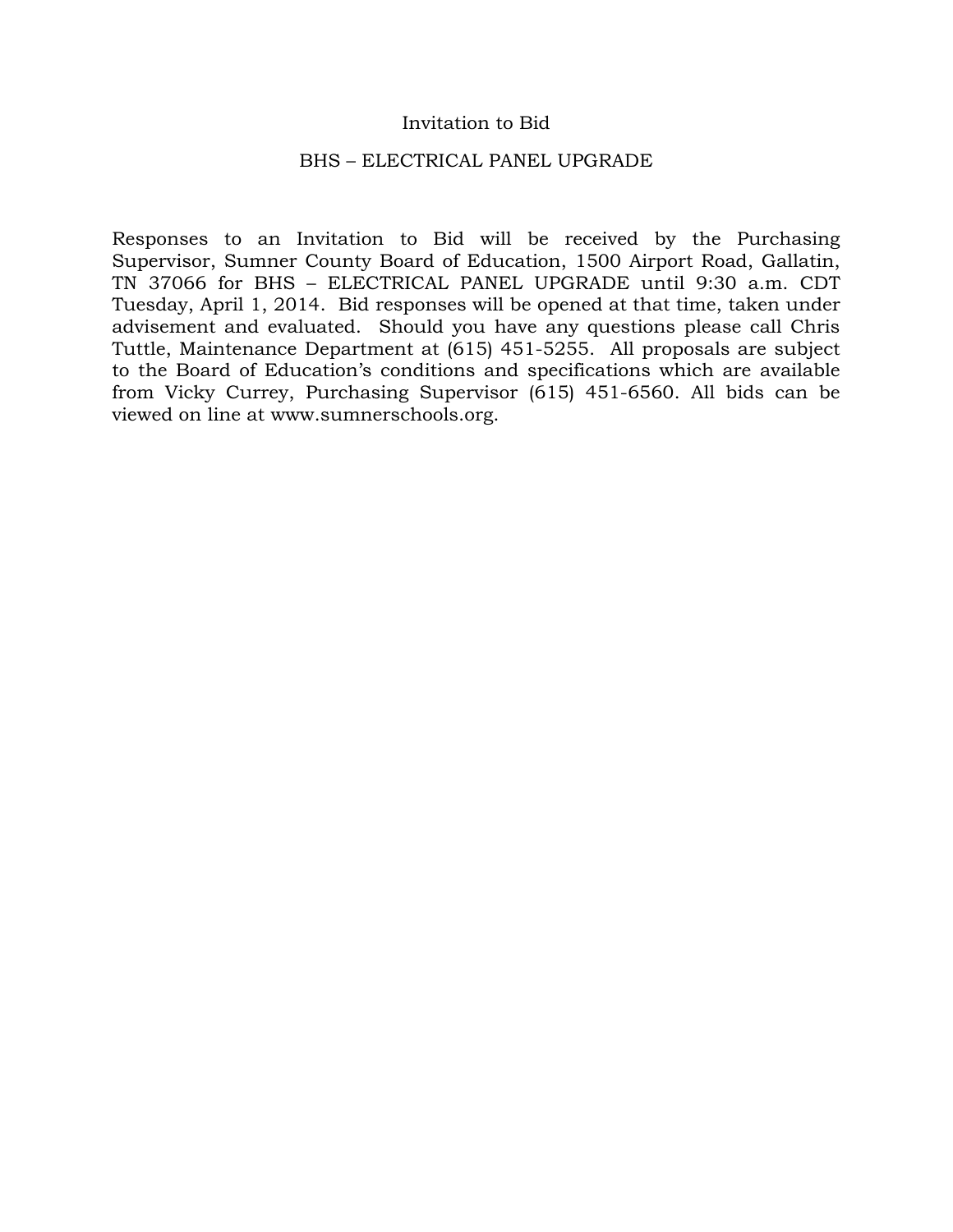# **BEECH HIGH SCHOOL ELECTRICAL PANEL UPGRADE**

The Sumner County Board of Education, herein known as "School System", is soliciting bids to have shunt trips added for the kitchen suppression system. The contractor shall be responsible for all materials and labor.

Jobsite: Beech High School 3126 Long Hollow Pike Hendersonville, TN 37075

### **Contractor Obligations**

- Shall provide and obtain all necessary materials, equipment and labor.
- Shall provide and obtain all necessary permits with Local, County, etc. agencies as required by law.
- Shall schedule all necessary inspections with Local, County, etc. agencies as required by law.
- Shall adhere to specification. The School System reserves the right to withhold partial or all payment until the work is completed to the specifications and satisfaction of the School System. Any work not completed to specifications will be the Contractor's sole responsibility and expense to redo.
- Shall provide Worker's Compensation Insurance as required by Tennessee State Law. The Contractor shall prove compliance with Public Chapter No. 587, T.C.A. 49-5-413(d), criminal background check, and provide a Drug Free Workplace Affidavit.
- Shall dispose of all generated waste materials in compliance with all Local, State and Federal guidelines, regulations, and requirements.
- Shall have properly trained and experienced staff to facilitate the specified services.

## **Specific Information**

The contractor shall replace a two section 800A MLO switchboard (marked "PPB") located in the boiler room with a new 800A Switchboard equipped with branch breakers and shunt trips. The shunt circuit is to be routed through the fire suppression system located in the kitchen.

The School System shall retain existing switch gear. The contractor will be required to contact the School System representative, when existing equipment is removed, to schedule a pickup.

The contractor shall include a detailed breakdown of the cost associated with this project. The breakdown must separate the cost for labor and materials. The materials portion must include information relating the brand, model/part number, and/or general description of items used to complete the project.

A mandatory pre-bid meeting shall be held at the jobsite on Tuesday, March 25, 2014 at 9:00 a.m. Contractors must sign in at the front office. The purpose of the pre-bid is to answer any questions and to allow contractors to inspect the jobsite for any necessary measurements or readings. The School System shall not provide any equipment to contractors at the pre-bid meeting.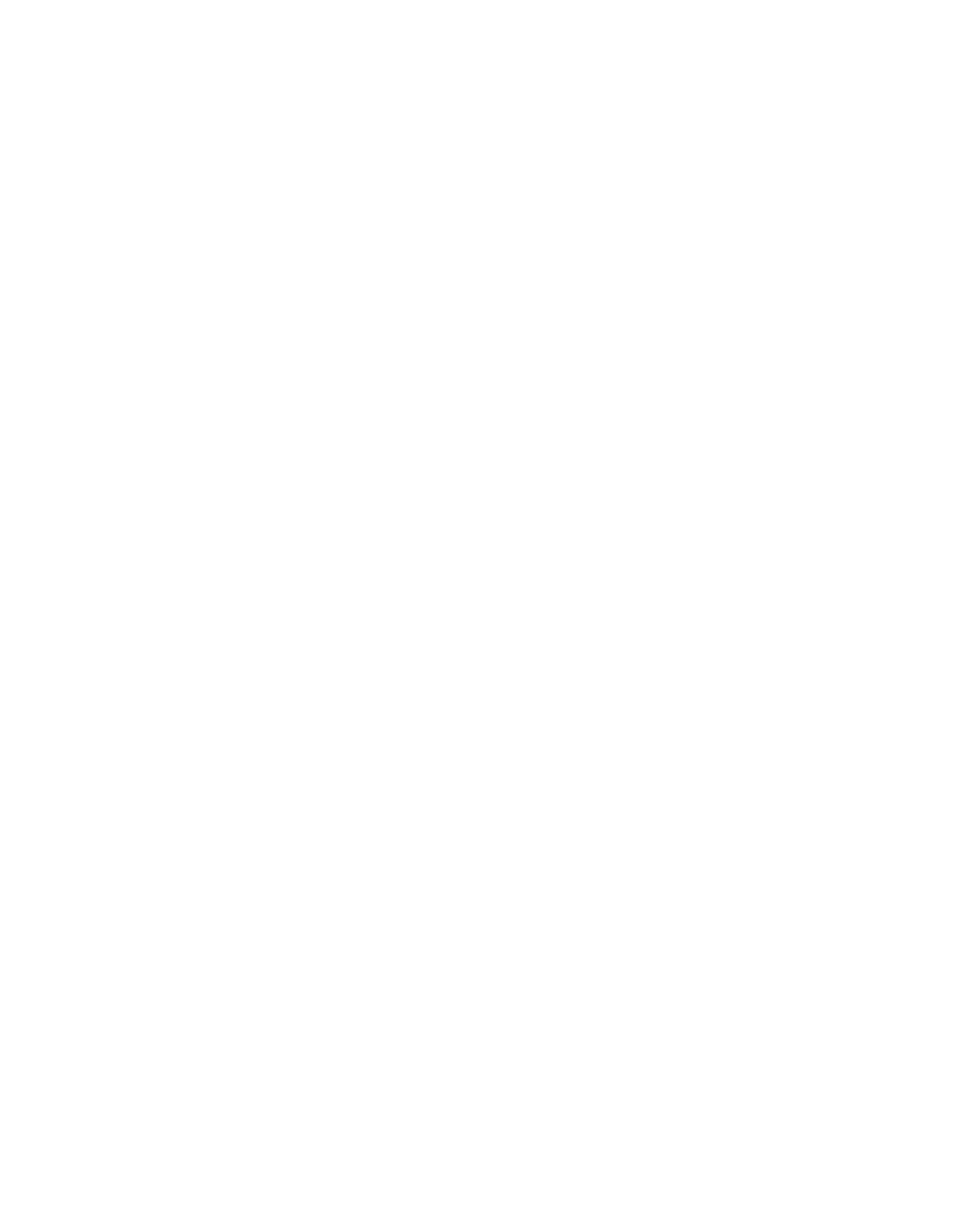## **BID SHEET**

## **BEECH HIGH SCHOOL SUPPRESSION REPAIR**

| <b>Materials</b> |  |
|------------------|--|
|                  |  |

Labor \$\_\_\_\_\_\_\_\_\_\_\_\_\_\_\_\_\_\_\_\_\_\_\_\_

| <b>Total Cost</b> |  |
|-------------------|--|
|                   |  |

*\*The bid must be totaled*.

\_\_\_\_\_\_\_\_\_\_\_\_\_\_\_\_\_\_\_\_\_\_\_\_\_\_\_\_\_\_\_\_\_\_\_\_\_\_\_\_\_\_\_\_\_\_\_\_\_\_\_\_\_\_\_ AUTHORIZED COMPANY REPRESENTATIVE (Signature)

\_\_\_\_\_\_\_\_\_\_\_\_\_\_\_\_\_\_\_\_\_\_\_\_\_\_\_\_\_\_\_\_\_\_\_\_\_\_\_\_\_\_\_\_\_\_\_\_\_\_\_\_\_\_\_ AUTHORIZED COMPANY REPRESENTATIVE (Printed)

PHONE EMAIL

\_\_\_\_\_\_\_\_\_\_\_\_\_\_\_\_\_\_\_ \_\_\_\_\_\_\_\_\_\_\_\_\_\_\_\_\_\_\_\_\_\_\_\_\_\_\_\_\_\_\_\_

\_\_\_\_\_\_\_\_\_\_\_\_\_\_\_\_\_\_\_\_\_\_\_\_\_\_\_\_\_\_\_\_\_\_\_\_\_\_\_\_\_\_\_\_\_\_\_\_\_\_\_\_\_\_\_\_

\_\_\_\_\_\_\_\_\_\_\_\_\_\_\_\_\_\_\_\_\_\_\_\_\_\_\_\_\_\_\_\_\_\_\_\_\_\_\_\_\_\_\_\_\_\_\_\_\_\_\_\_\_\_\_\_ COMPANY NAME

\_\_\_\_\_\_\_\_\_\_\_\_\_\_\_\_\_\_\_\_\_\_\_\_\_\_\_\_\_\_\_\_\_\_\_\_\_\_\_\_\_\_\_\_\_\_\_\_\_\_\_\_\_\_\_\_ ADDRESS

\_\_\_\_\_\_\_\_\_\_\_\_\_\_\_\_\_\_\_ **DATE**